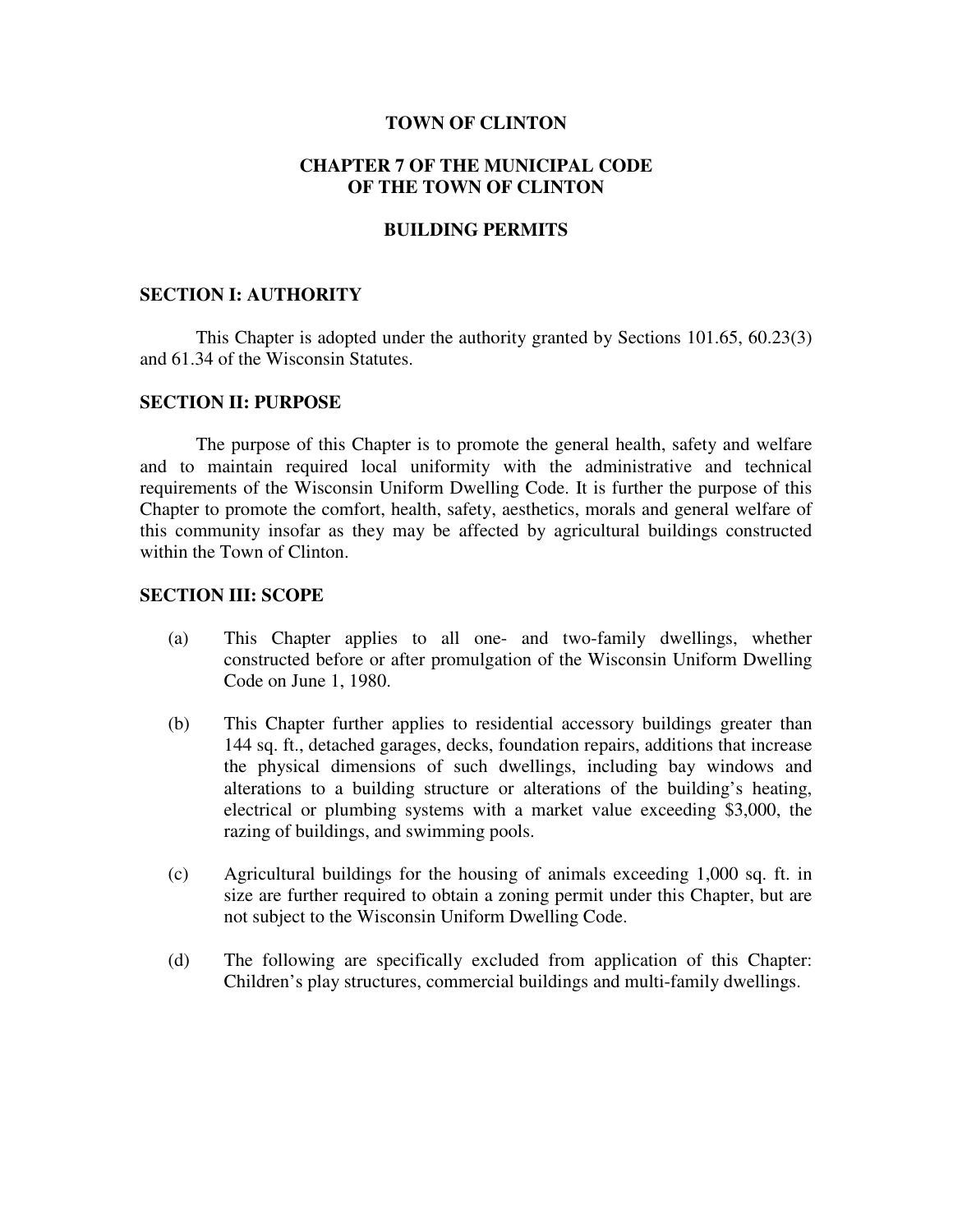#### **SECTION IV: WISCONSIN UNIFORM DWELLING CODE ADOPTED**

 The Wisconsin Uniform Dwelling Code, Chapters Comm 20-25 of the Wisconsin Administrative Code, and all amendments thereto, are adopted and incorporated by reference and shall apply to all buildings within the scope of this Chapter unless otherwise stated in this Chapter.

## **SECTION V: BUILDING INSPECTOR**

 There is hereby created the position of building inspector. The building inspector shall administer and enforce this Chapter and shall be certified by the Division of Safety & Buildings of the Wisconsin Department of Commerce, as specified by Section 101.66(2) of the Wisconsin Statutes, in the category of Uniform Dwelling Code Construction Inspector. Further, the building inspector and any assistant building inspectors shall possess the certification categories of UDC HVAC, UDC Electrical, and UDC Plumbing. The building inspector shall serve at the pleasure of the Town Board.

## **SECTION VI: POWERS**

 Upon approval from the Town Board, the building inspector or an authorized or certified agent of the building inspector may at all reasonable hours enter upon any public or private premises within the town for inspection purposes and may require the production of the permit for any building, plumbing, electrical or heating work. No person shall interfere or refuse to permit access to any such premises to the building inspector or his/her agent while in the performance of his/her duties.

## **SECTION VII: BUILDING PERMIT**

- (a) If within a twelve-month period a person alters a building to the extent of \$3,000 in value, or in a manner which increases the size by more than 144 sq. ft., or builds a new building within the scope of this Chapter, the person shall first obtain a Building Permit for such work from the building inspector. Any structural changes or major changes to mechanical systems that involve extensions shall require permits if over the foregoing thresholds. Restoration or repair of an installation to its previous code-compliant condition as determined by the building inspector is exempted from permit requirements. Re-siding, re-roofing, finishing of interior surfaces and installation of cabinetry is exempted from permit requirements.
- (b) Any person constructing a detached garage serving a one- or two-family dwelling shall first obtain a Building Permit from the building inspector, and the building structure and any heating, electrical, or plumbing systems shall comply with the Uniform Dwelling Code.
- (c) Any person building a deck or a swimming pool, conducting foundation repairs on a one- or two-family dwelling, or constructing a farm building for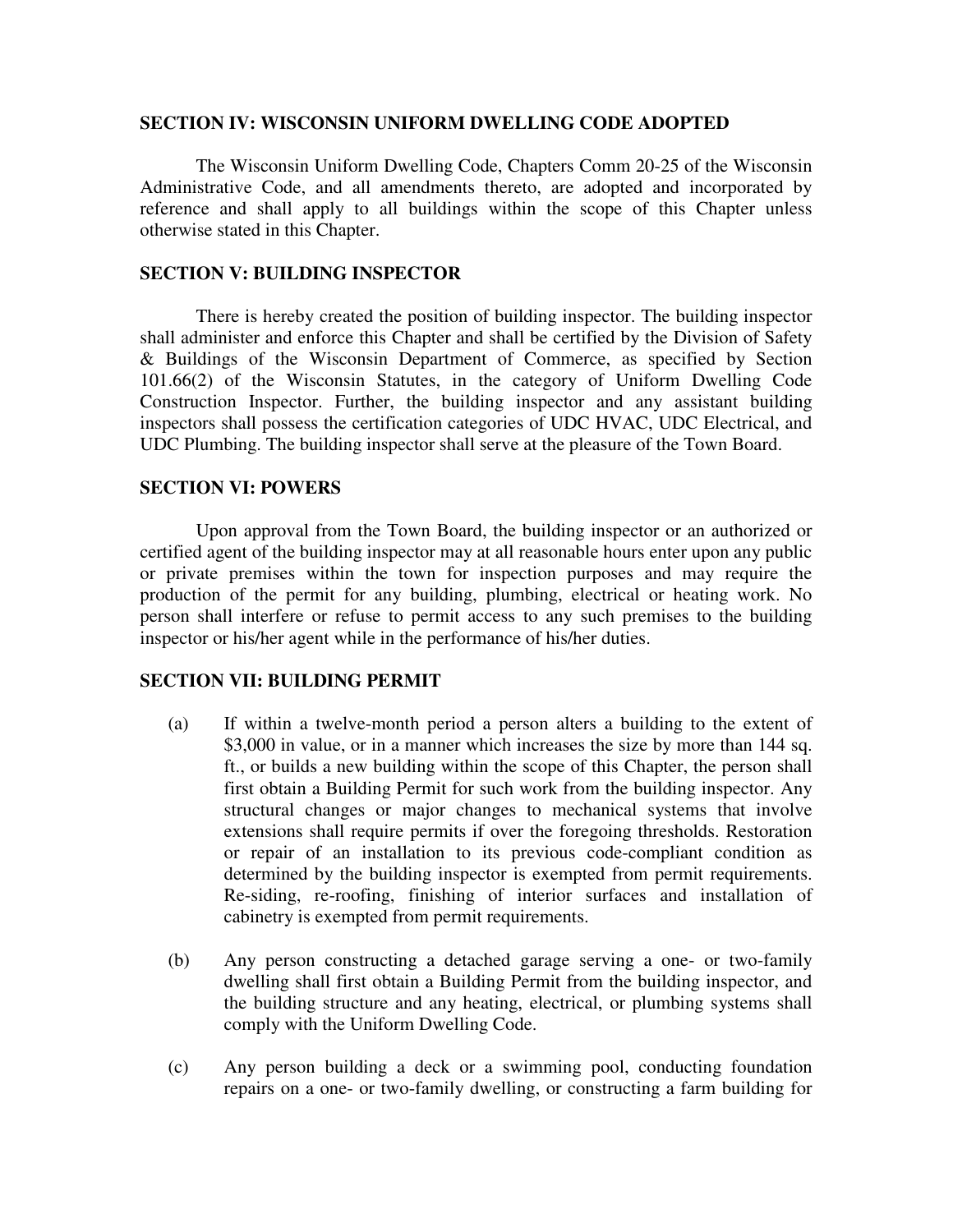housing animals which exceeds 1,000 sq. ft. in size shall first obtain a Building Permit for such work from the building inspector and, to the extent any such construction may not be covered by the Wisconsin Uniform Dwelling Code, shall provide to the building inspector evidence that such work is being done consistent with plans or drawings which reasonably satisfy the building inspector that the proposed construction will occur in a workmanlike manner according to reasonable construction standards.

# **SECTION VIII: RECORDS**

 The building inspector shall perform all administrative tasks required by the Department of Commerce under Chapters Comm 20-25 of the Wisconsin Administrative Code. In addition, the building inspector shall keep a record of all applications for permits and shall number each permit in the order of its issuance. The building inspector shall update the Town Board at regularly scheduled monthly board meetings as to the status of Building Permits. Copies of the permits shall be distributed by the building inspector to the owner conducting the construction, to the Town Board, and to the Town Assessor.

#### **SECTION IX: SUBMISSION OF PLANS**

 Three sets of building plans shall be submitted to the building inspector for any work requiring a permit under this Chapter. If a new building or building addition is proposed, then a plot plan showing such proposed work and existing property lines shall be submitted.

#### **SECTION X: OCCUPANCY PERMIT FOR NEW CONSTRUCTION**

 If the building inspector determines that any construction requiring a permit under this Chapter is compliant with this Chapter, then the building inspector shall issue an occupancy permit after the final inspection. If minor non-compliance other than health or safety items exists, the inspector may issue a temporary occupancy permit for a specified time. Occupancy may not be taken until an occupancy permit is issued.

#### **SECTION XI: MAINTENANCE OF CONSTRUCTION SITE**

 Yards shall be kept free of weeds, construction debris, trash or open storage during construction.

## **SECTION XII: FEES**

 At the time a Building Permit is issued under this Chapter, the applicant shall pay fees as established periodically by the Town Board by resolution. If work commences prior to issuance of a permit, the fees shall be doubled.